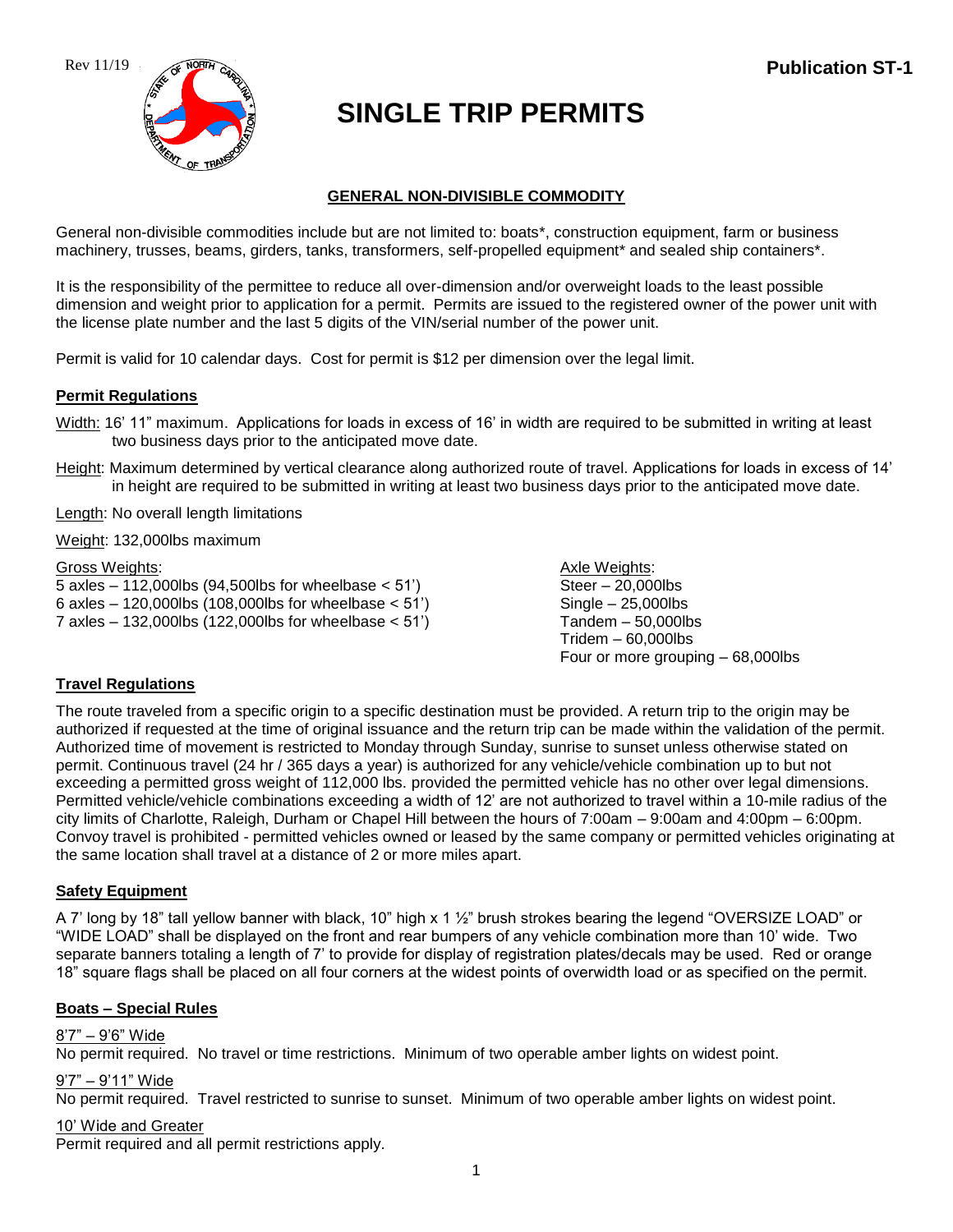# **Sealed Ship Containers – Special Rules**

In addition to standard non-divisible commodity permit regulations, the following requirements must be met:

- Traveling to or from a designated seaport (either in state or out of state)
- Has been or will be transported intact by marine shipment with the original unbroken seal or a replacement seal affixed by an authorized government agency
- Proper documentation (shipper's bill of landing and/or trucking bill of landing) of sealed commodity being transported is available for enforcement inspection.

#### **Self-Propelled Equipment – Special Rules**

At the time of the original permit request for self-propelled equipment, the schematics must be submitted indicating axle spacings, axle weights, gross weight and length of front and/or rear overhang prior to the issuance of a permit. North Carolina law provides for a "legal overhang of 3 feet front overhang".

| <b>TWO (2) AXLE VEHICLE</b><br>single/single<br>8' | 50,000 gross<br>25,000 single              | THREE (3) AXLE VEHICLE<br>single/tandem       | 15'        | 70,000 gross<br>25,000 single<br>50,000 tandem |
|----------------------------------------------------|--------------------------------------------|-----------------------------------------------|------------|------------------------------------------------|
| FOUR (4) AXLE VEHICLE                              |                                            | FIVE (5) AXLE VEHICLE                         |            |                                                |
| quad grouping<br>>18'                              | 78,000 gross                               | tandem/tri                                    | >24' < 28' | 86,000 gross                                   |
|                                                    | 20,000 per axle                            |                                               |            | 37,500 tandem                                  |
| tandem/tandem<br>$>16'$ <22'                       | 78,000 gross                               |                                               |            | 60,000 tri                                     |
|                                                    | 50,000 tandem                              |                                               | 28'        | 94,500 gross                                   |
| 22'                                                | 90,000 gross                               |                                               |            | 37,500 tandem                                  |
|                                                    | 50,000 tandem                              |                                               |            | 60,000 tri                                     |
|                                                    |                                            | tandem/tandem/single                          | 31'        | 94,500 gross                                   |
|                                                    |                                            |                                               |            | 50,000 tandem                                  |
| SIX (6) AXLE VEHICLE                               |                                            |                                               |            | 15,000 single                                  |
| tri/tri<br>$>29'$ < 34'                            | 100,000 gross                              |                                               |            |                                                |
|                                                    | 60,000 tri                                 |                                               |            |                                                |
| 34'                                                | 108,000 gross                              | SEVEN (7) OR MORE AXLE VEHICLE                |            |                                                |
|                                                    | 60,000 tri                                 | For all seven (7) or more axle configurations |            |                                                |
| tandem/tandem/tandem                               |                                            | the maximum gross weight is determined        |            |                                                |
| $>37'$ < 39'                                       | 100,000 gross                              | after an analysis of the weight distribution  |            |                                                |
| 50,000 tandem with no two consecutive              |                                            | and axle configuration. Based on the          |            |                                                |
| sets of tandems to exceed 90,000 lbs.              |                                            | configuration and engineering analysis,       |            |                                                |
|                                                    | the configuration may be allowed a maximum |                                               |            |                                                |
| 50,000 tandem with no two consecutive              |                                            | gross weight up to 132,000lbs.                |            |                                                |
| sets of tandems to exceed 90,000 lbs.              |                                            |                                               |            |                                                |
| single/single/tandem/tandem $\neg$                 | Engineering                                |                                               |            |                                                |
| single/five axle grouping                          | Study                                      |                                               |            |                                                |
| tandem/quad axle grouping                          | Required                                   |                                               |            |                                                |

Extreme Wheel Base for Maximum Allowable Weights

CONTINUOUS TRAVEL (24 hr / 365 days a year) is authorized if the equipment meets the following criteria:

- Gross vehicle weight does not exceed 112,000 lbs.
- Does not exceed a width of 8' 6".
- Does not exceed a height of 13' 6".
- Overhang both front and rear does not exceed a total combination of 10 feet in length, and
- All overhang is marked with the safety warning tape and equipment described below:
- 1. High intensity glass bead retro-reflective sheeting (tape) measuring 2" x 12" to be displayed on
	- a. extreme extension of both sides and on front/rear extension of overhang; and
	- b. on each side of crane 24" from road surface at nearest feasible center point between steer and drive axles.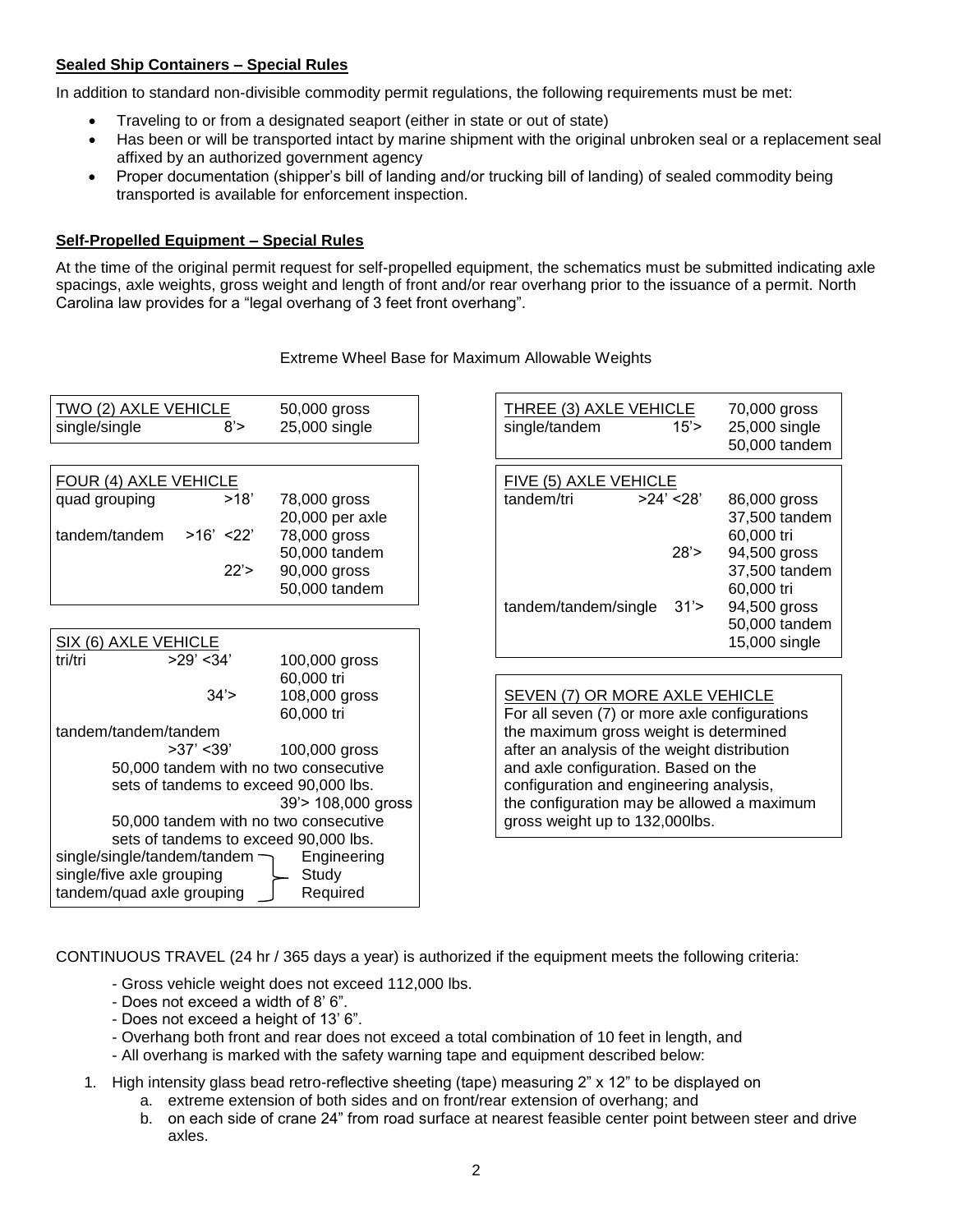- 2. Rear Lights in working order to be displayed on any rear overhang during travel as follows:
	- a. Temporarily mounted brake light, and
	- b. Flashing amber light (8" in diameter) minimum 800 watt candle power.

\*\*\*Special rules for *Off Highway Use Self Propelled Equipment*: (designed specifically for off highway use and has low pressure/flotation tires) Two (2) escorts required. Time of travel restricted to 9:00am – 2:30pm. Total route of travel restricted to a max of 15 miles. The following Maximum Allowable Weights apply per Extreme Wheelbase Measurement:

Single – 37,000 gross Two Axle Vehicle Three Axle Vehicle Tandem – 50,000 gross < 10' 65,000 gross single/tandem <16' 75,000 gross 10' > 70,000 gross single/tandem 16'> 80,000 gross

single/single/single Engineering study

**Escorts** (unless otherwise specified on permit) See Publication E-9 for more information.

- One front pole car escort vehicle for loads exceeding 14' 5" in height.
- Front escort required for movement of all commodities exceeding 12' in width on two lane/two way traffic highways and rear escort required on multi-lane highways or as determined by the issuing agent and stated on the permit.
- Rear escort required for permitted loads exceeding 110' in length.
- Additional escorts may be required for any vehicle or vehicle combination with individual consideration of weight, width, length, height, weather, geographical location or route of travel as determined by issuing agent.

See Single Trip Permit Services Offered (PSA-10) PDF for more information on how to obtain a Single Trip Permit.

#### **MOBILE / MODULAR HOMES**

Permit is valid for 10 calendar days. Cost for permit is \$12 per dimension over the legal limit.

#### **12 FT WIDE**

Required for movement of mobile/modular homes not authorized by an annual permit and movement of all mobile/modular homes in excess of legal height (13' 6"). Authorized time of movement is Monday through Sunday, sunrise to sunset unless otherwise stated on permit.

Overhang: Roof overhang beyond the 3" gutter edge will be considered as a 14' wide unit.

Height: Loads in excess of 14' in height are required to make written application at least two business days prior to the anticipated date of movement for review and processing.

Length: Total maximum vehicle combination length is 105'. Max length of home is 80' (76' unit and 4' tongue).

Axles: Mobile/modular unit shall be equipped with a minimum of two (2) braking axles in good working condition controlled and operated from inside the towing unit. All wheels on the braking axle shall be equipped with operable brakes. Authorization of special axle exemption for the specific home is required to be carried in the pulling unit while traveling on all North Carolina highways.

Escorts (unless otherwise specified on permit) See Publication E-9 for more information.

■ One front pole car escort vehicle for loads exceeding 14' 5" in height.

# **14 FT WIDE**

Required for movement of mobile/modular homes not authorized by an annual permit and movement of all mobile/modular homes in excess of legal height (13' 6"). Authorized time of movement is Monday through Sunday, sunrise to sunset unless otherwise stated on permit. Travel is NOT authorized within a 10 mile radius of the city limits of Charlotte, Raleigh, Durham or Chapel Hill between the hours of 7:00 am – 9:00 am and 4:00 pm – 6:00 pm.

Overhang: Roof overhang is limited to 12" gutter edge. Hinged roofs on the marriage side of a mobile/modular home section, creating overhang, must be included in the total allowable 12" roof overhang. Bay windows, room extensions or porches may be transported provided they do not extend beyond the maximum 12" roof overhang or the total width of overhang on the appropriate side of the home. This allowance applies only if reflective extenders of a design and color approved by the Department of Transportation equal to the width of the roof overhang or protrusion are attached to the front and rear of the unit to clearly identify the total width of the unit.